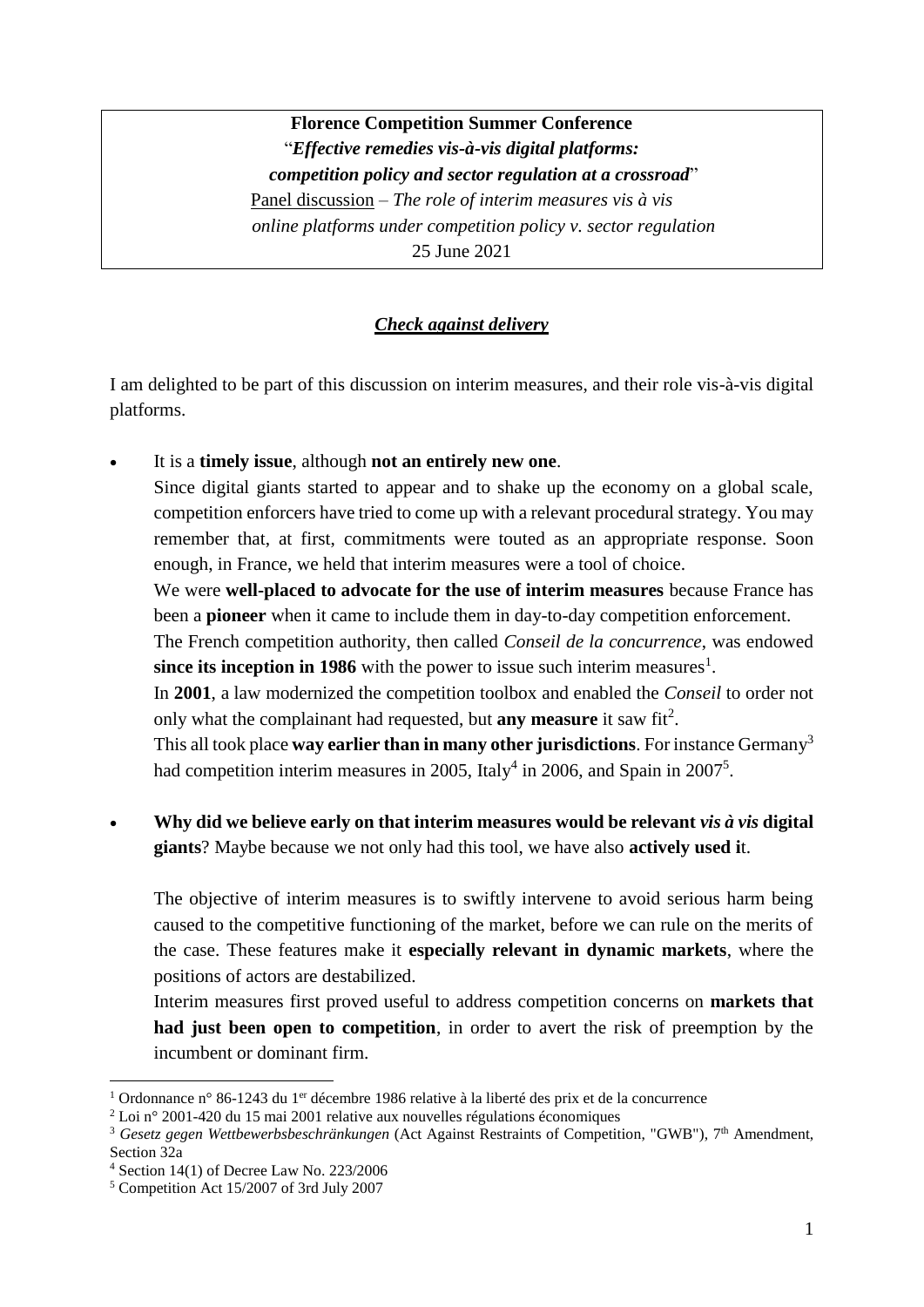It was the case for instance in France in **the telecom sector**. From 2001 to 2004, six different interim orders were imposed on the incumbent telco operator, now known as Orange<sup>6</sup>.

Most often, the main concern was to ensure the effective opening of the land line and Internet markets, in particular as the first broadband offers were being launched. Somehow you could say this **paved the way for the emergence and expansion of digital platforms later** on.

A decision of **2008** marked a **transition of interim measures from the telecom sector to digital players<sup>7</sup>** .

A new mobile communications operator applied to the then *Conseil de la concurrence* for interim measures **against Apple and Orange** regarding their **exclusivity agreement** for the distribution of **iPhones** in France. The *Conseil* found the deal was **likely to stifle competition** in a sector where competition was already not sufficient, and ordered that any exclusivity provision between the undertakings concerned be **suspended**.

 It was around that time that **the digital economy became the epitome of fast-moving markets**, and interim measures started to be used to **address newly-arising competition concerns**.

As early as in **2010**, the *Autorité* issued its **first interim against Google in the online advertising sector<sup>8</sup>** .

This case illustrated **a trend of enforcement in digital markets**. Competition enforcers used to focus on exclusionary abuses, that is: conducts excluding a rival from the market. This was the prevailing situation in those telecom cases I mentioned earlier.

Now with **tech giants**, the attention shifted to **exploitative abuses**. When market power is such that a firm can put its trading partners into near-dependency, its conduct can distort competition among them, even on markets where this dominant player has no interest of its own.

The Google Ads case of 2010 was a **pioneering one** involving discriminatory practices by Google, and it **exemplifies this theory of harm**.

**NavX**, a small company selling databases to locate road radars, filed a complaint with the *Autorité* after its AdWords account was suddenly suspended by Google for an alleged violation of its content policy.

In June 2010, the *Autorité* ordered Google to re-establish the customer account of NavX and **to ensure the transparency of its content policy**.

1

<sup>6</sup> Decisions 01-MC-06 of 19 December 2001, 01-MC-07 of 21 December 2001, 02-MC-03 of 27 February 2002, 03-MC-02 of 5 March 2003, 04-MC-01 of 15 April 2004, and 04-MC-02 of 9 December 2004

<sup>7</sup> Decision 08-MC-01 of 17 December 2008

<sup>8</sup> Decision 10-MC-01 of 30 June 2010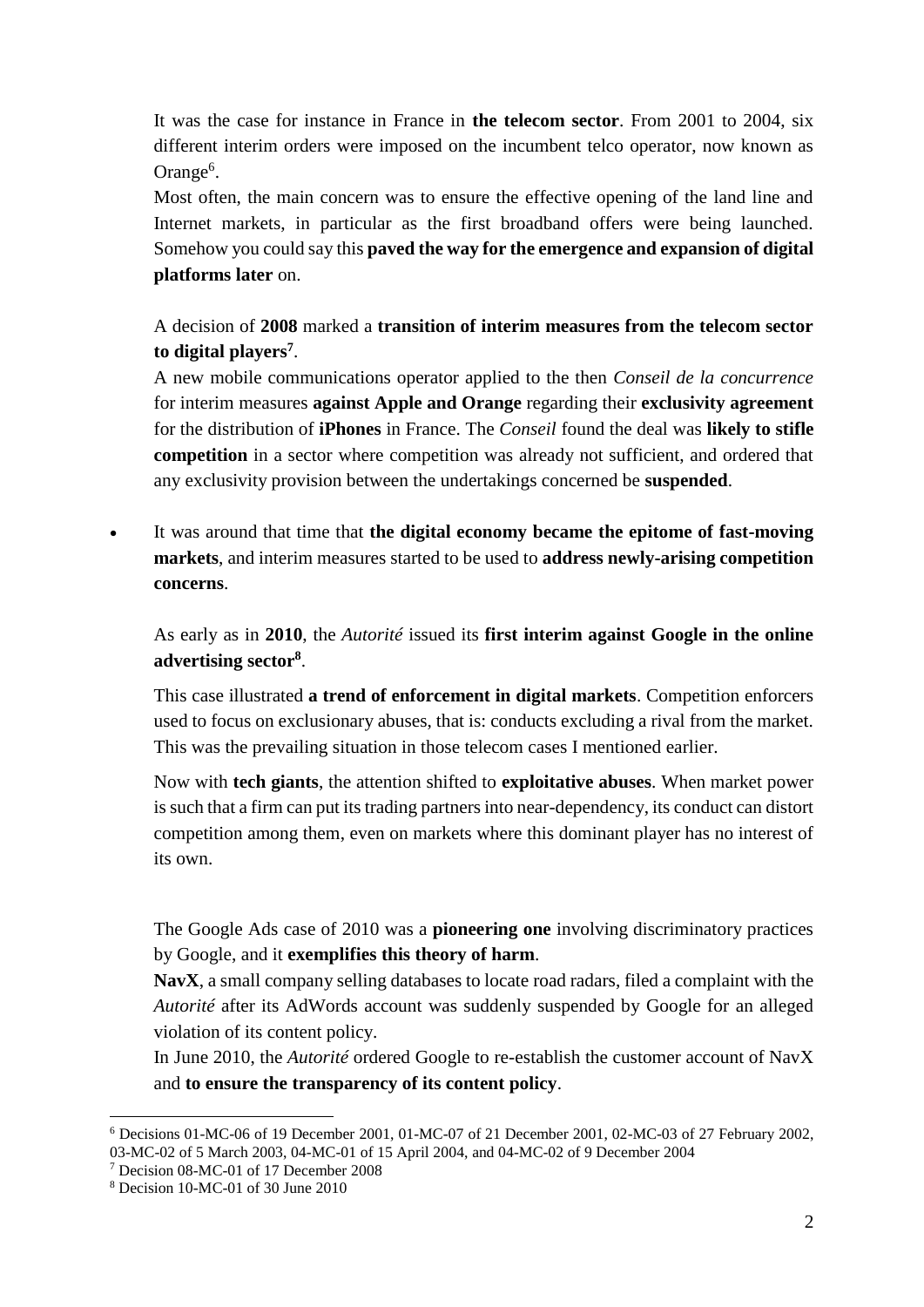In response, Google offered a **series of commitments** consolidating the improvements brought about by our interim measures, and **volunteered to extend these improvements and clarification** to **all contents**, **all advertisers** and **all countries** where AdWords services were offered. The *Autorité* made this commitments binding through another decision, some months later.

The NavX decision served to avert the risk of foreclosure for firms whose expansion heavily depended on online advertising. It shows how interim measures allow **competition enforcers to have a good grip on digital market**.

 Clearly, **what makes interim measures effective has not changed over time** since the early days of the opening up of regulated markets. **What indeed has changed is the economy itself**, as it **globalized and digitized**, and that change has made this procedure **ever more relevant**.

## The **benefits of interim measures are well known**.

It is a **swift** procedure, processed within less than 6 months, with a **time limit to file an appeal** limited to ten days, and the Court must adjudicate the appeal within one month. If the undertaking concerned **fails to comply**, the *Autorité* can impose a heavy **fine**. Back in 2004, a firm was fined 20 million  $\epsilon$  by the *Conseil* for this reason, and when it appealed the decision, the review court imposed twice that amount<sup>9</sup>.

While acting fast, **procedural fairness** is untouched. The *Autorité* abides by due process and the companies concerned appear at a full hearing and can file written submissions beforehand.

In the past 20 years, the *Autorité* has issued **31 interim orders**, more than any other NCA in the EU.

 So if the **benefits are obvious**, and the rise of the **digital platforms is calling for swift intervention**, **what stops other enforcers from using it more?**

From a legal perspective, maybe **the standard of proof** is the answer.

Within the **EU**, the standard of proof for the adoption of interim measures varies between jurisdictions, from the mere possibility of an infringement to an infringement being "presumed".

This can **adversely affect the effectiveness** of this procedure. A standard that in practice requires the finding of a manifest or obvious infringement hinders the capacity of the agency to deal with a range of cases. It is especially so when an abuse is suspected, because it would most often require a complex evaluation of effects. Precisely, abuse is usually the type of case that attracts applications for interim measures.

1

<sup>9</sup> CA Paris, 11 January 2005, France Télécom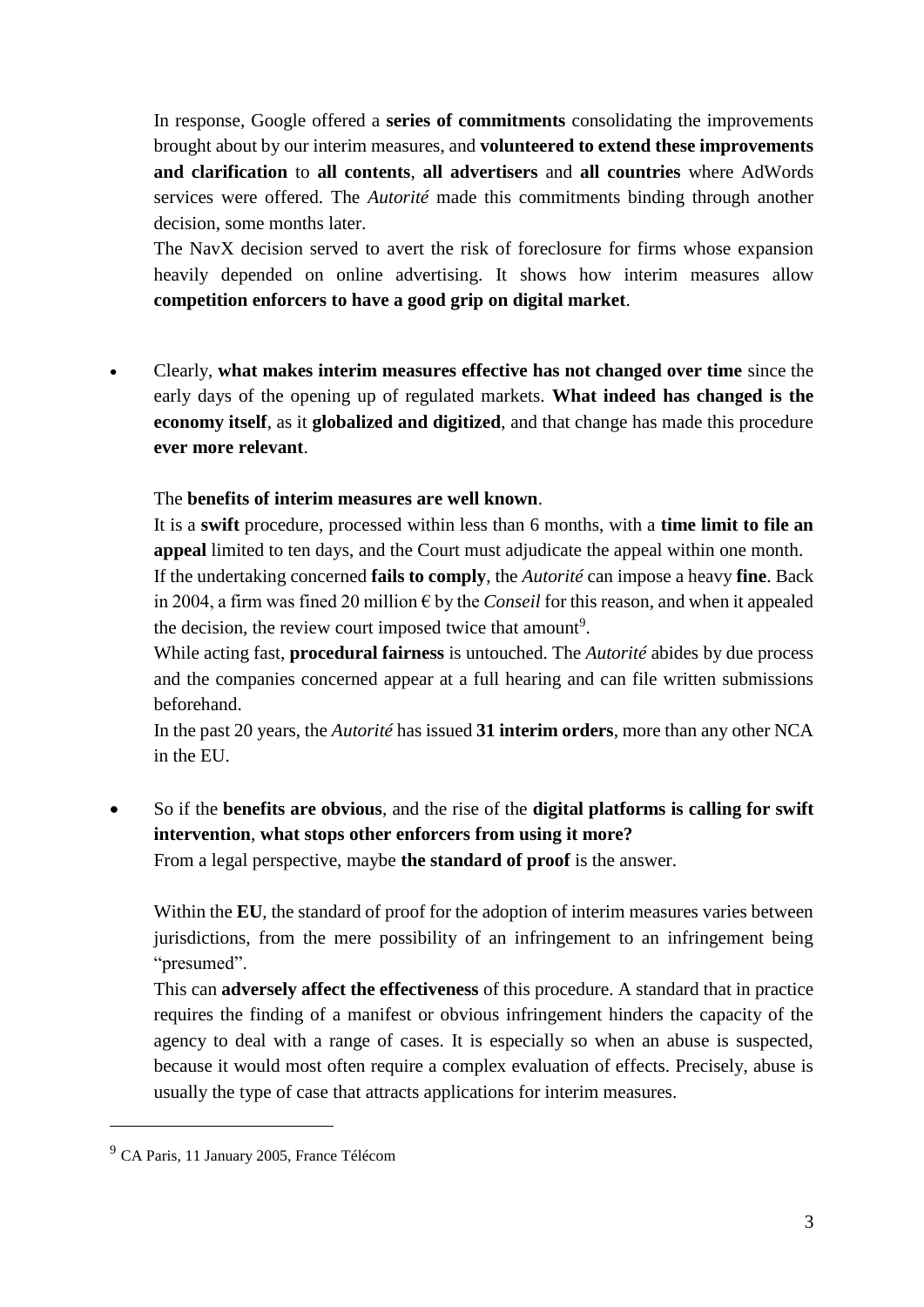In **France**, the standard of proof was **at first set at a high level**. Interim measures were quite a new thing, so the Courts ruled with **reference to similar procedures** that they were more used to.

The Court of cassation set the standard of proof along the same lines as for **interlocutory injunctions in civil claims**: the practices at stake had to be "evidently illicit" or "manifestly illicit"<sup>10</sup>.

Ten years later, the Paris Court of appeal chose to refer to **European law standards**, but to the same effect. By way of two decisions, it referred to the notion of a "*prima facie* **infringement"**<sup>11</sup> .

Things **changed** shortly afterwards.

The Court of cassation made it clear that the notion of **procedural autonomy** prevailed. Even if the competition enforcer applies EU law to the substance of the case, **French law applies to the conditions for granting the interim order**.

By a decision of  $2004^{12}$ , it quashed the Court of appeal's decision. In very clear terms, the Court stated also in its annual report for that same year that **the powers of the French competition authority to issue interim measures are "more flexibly interpreted and of such a nature as to facilitate"** said measures.

Finally, the Court of cassation expressly ruled in a 2005 decision that interim measures can be ordered when the facts "*appear to be likely to constitute*" an anticompetitive practice.<sup>13</sup>

Still, this standard is combined with a **strict approach to causality**, namely that the infringement must be "the direct and certain cause" of and harm the former $14$ .

The **underlying idea** is that a request for interim measures can only be filed together with a complaint on the merits. Therefore, it is **only at the later stage of its substantive decision that the** *Autorité* **will need to characterize the practices** at stake.

**An** *a contrario* **illustration** can be found in a decision of March this year, in the sector of targeted advertising<sup>15</sup>.

Several associations of **digital advertising market players** sought an **interim order against Apple** in view of **changes to its operating system**. They claimed new transparency features to be implemented on apps on iOS, which will require users' consent to the tracking of their data, constitute **unfair trading conditions**, and possibly self-preferencing on the part of Apple.

The *Autorité* looked into the matter **thoroughly**, and considered that the introduction of the new framework **does not appear to reveal an abuse of dominance**. The investigation

<u>.</u>

<sup>&</sup>lt;sup>10</sup> Cour de cassation, Sony France, and JVC video, 7 April 1992

 $11$  CA Paris, 26 June 2002, Pharma-Lab, and 18 July 2002, Pharmajet

<sup>12</sup> Cour de cassation, 14 December 2004, Pharma-Lab

<sup>13</sup> Cour de cassation, TPS, 8 November 2005

<sup>14</sup> Cour de cassation, 8 November 2005, Neuf Télécom

<sup>15</sup> Decision 21-D-07 of 17 March 2021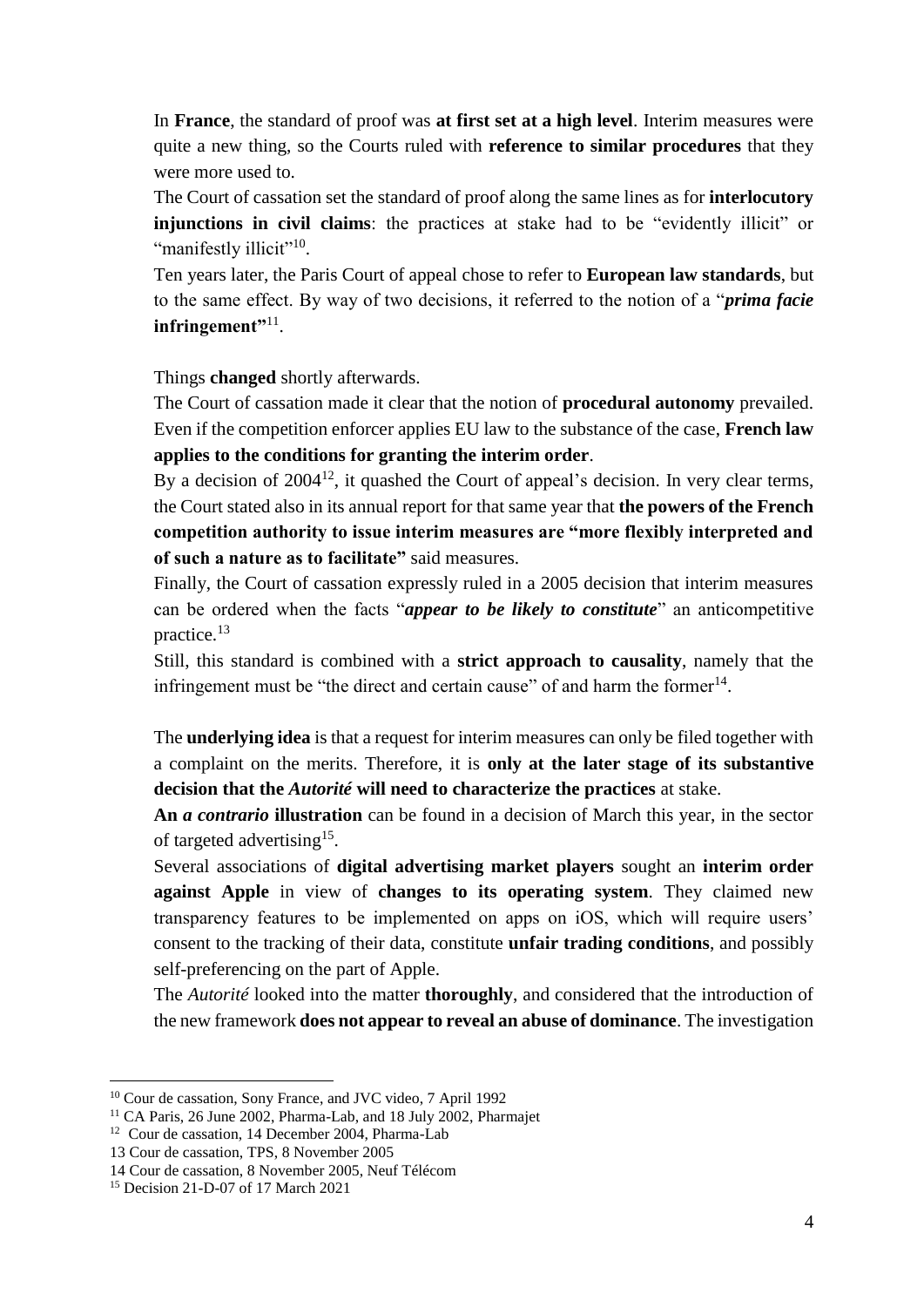continues **on the merit** but for now, the preliminary analysis of the case did not warrant the issuance of an urgent interim order.

 Due to this favourable legal environment, we have been able **to take decisive action through interim measures vis-à-vis digital platforms**.

Again in **January 2019<sup>16</sup>**, we ordered interim measures against Google with respect to its **Ads rules**, to the effect that they be made **clearer** and be implemented in a **nondiscriminatory manner**. Like NavX before, **Amadeus** complained that Google had suspended several of its Adwords accounts.

In this case, advertising on Google generated most of business made by Amadeus. The **effects** of Google's behaviour on the sustainability of its trading partner's business were so serious as to be **lethal**.

This is another interesting aspect of the standard of proof: the likely harm to arise out of the practice at stake must affect either the **general economy**, the **sector** concerned, **consumers**' interests or the **plaintiff** itself.

The *Autorité* ordered **a set of interim measures**:

- a **clarification** of Google Ads' rules to the type of service offered by this advertiser

- a **review of the procedure** for the suspension of Ads' accounts in the sector

- a **re-examination** of the campaigns run by Amadeus in light of these clarified rules and, as the case may be, a reinstatement of these ads.

At the end of the same year, the *Autorité* issued a **150 million**  $\epsilon$  **fine against Google**<sup>17</sup> **also in relation with Google Ads rules** imposed on advertisers. We found them to be non-objective, non-transparent and discriminatory. In that particular **case,** the request for interim measures had been rejected, because the standard of proof was not met.

This shows how interim measures are **one part of a procedural toolbox**. The different tools are to be **combined** to reinforce the effectiveness of enforcement, especially towards platforms.

 Another **recent, major decision** that sought to discipline the behaviour of a platform was a case brought against Google by **news agencies and press publishers**<sup>18</sup>. It again illustrates the **effectiveness of interim measures**, in part because they **can be creative, well targeted to the needs of a particular situation**.

The **background** of this decision lies in a **law of 2019**<sup>19</sup> that implements in France a European directive on so-called **related rights**. Its purpose is to allow for **fairer** 

<sup>&</sup>lt;u>.</u> <sup>16</sup> Decision 19-MC-01 of 31<sup>st</sup> January 2019

<sup>&</sup>lt;sup>17</sup> Decision 19-D-26 of 19 December 2019

<sup>18</sup>

<sup>19</sup> Loi n° 2019-775 du 24 juillet 2019 *tendant à créer un droit voisin au profit des agences de presse et des éditeurs de presse*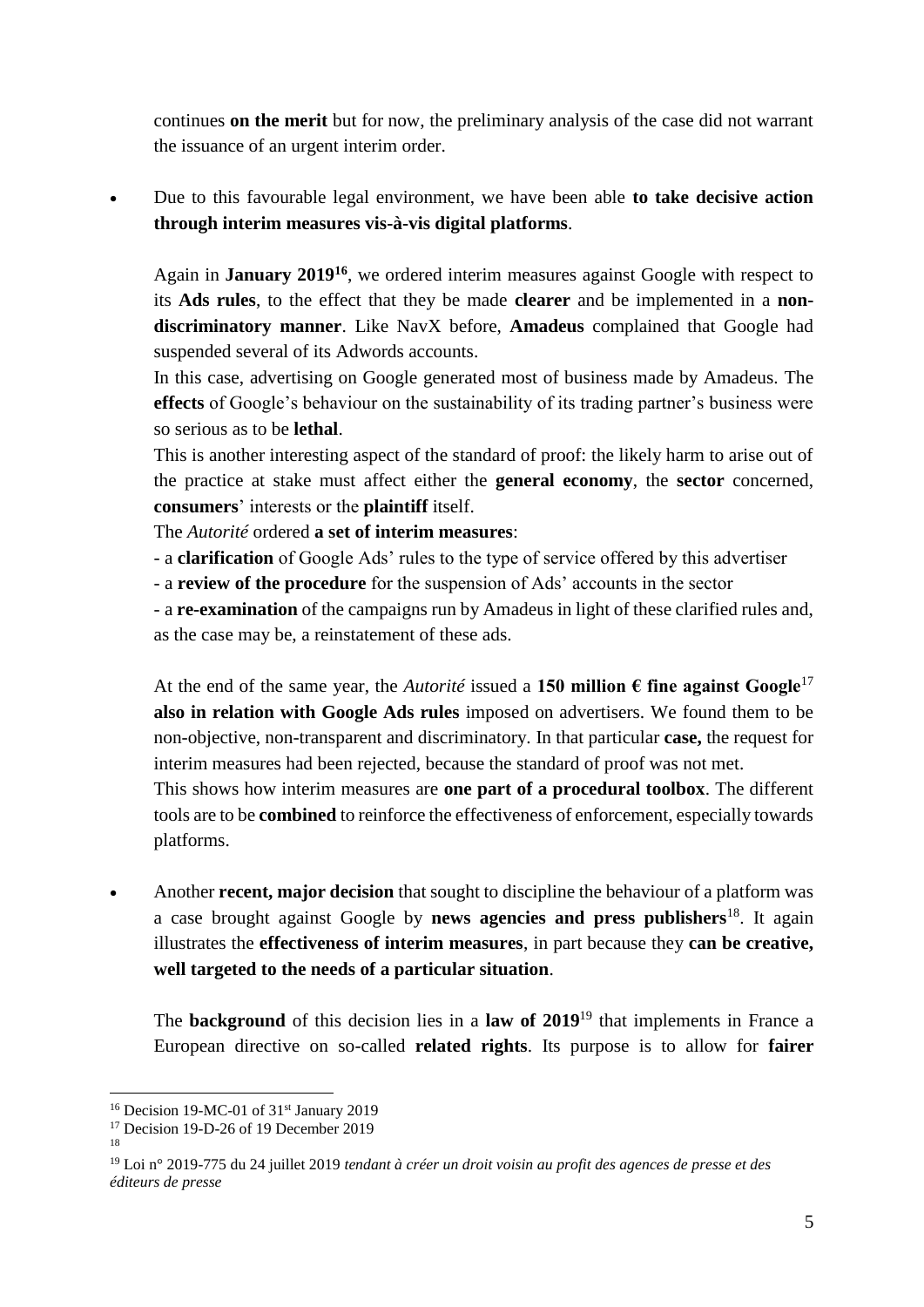**conditions for publishers and news agencies to negotiate with platforms on how revenue is shared** between them.

Google **changed its policy** regarding how content generated by press publishers is displayed in search results, pretending it was a consequence of this law. It decided it would **no longer display their content unless publishers authorised Google to use it for free**.

In practice, news agencies and press publishers felt they had **no choice**. Therefore, they filed a **complaint** and requested **interim measures** so that Google would be ordered **to negotiate in good faith the remuneration for the re-use of their content**.

As I said, it can happen that the **standard of proof** for issuing interim measures is not met. But here, we did find there was **a likely abuse of this dominance,** because Google had imposed **unfair terms** on press publishers for displaying their protected content and tried to **circumvent** the law.

**We also found there was** an immediate and serious harm to the press sector**. This industry faces a difficult economic situation and the** aim of the law **was precisely** to improve the revenue **they derive from the content they produce**.

We **ordered** that Google negotiate in good faith with publishers and news agencies what is owed to them for the re-use of protected content, under transparent, objective and nondiscriminatory conditions. The order lasts until the *Autorité* has ruled on the merits of the case. In the meantime, we will be monitoring how it is being implemented.

 This decision illustrates very accurately a final aspect of the French regime of interim measures, which is about their **content**.

Interim orders are efficient because they **adjust to the nature of the competitive harm** they mean to prevent. Market players have a **variety of conducts**, we can impose an equally **diversified range of orders**, as long as they are **proportionate**. The **Courts have approved** this approach.

I will mention for instance a case in the energy market. Our order was issued in September 2014<sup>20</sup> in the context of the liberalisation of a market, but it is **a very good example of how interim measures can be fully relevant** *vis à vis* **digital platforms**.

A newcomer had complained that the incumbent gas supplier Gaz de France was using its database of customers on regulated tariff from its former legal monopoly to offer them deals on the open market for gas and electricity. These advantages could not be replicated, and there was an immediate risk of pre-emption of the market.

We ruled that **Gaz de France had to disclose to other gas providers some designated customer data**, so that the offers of its rivals would also reach them.

1

<sup>20</sup> Decision 14-MC-02 of 9 September 2014